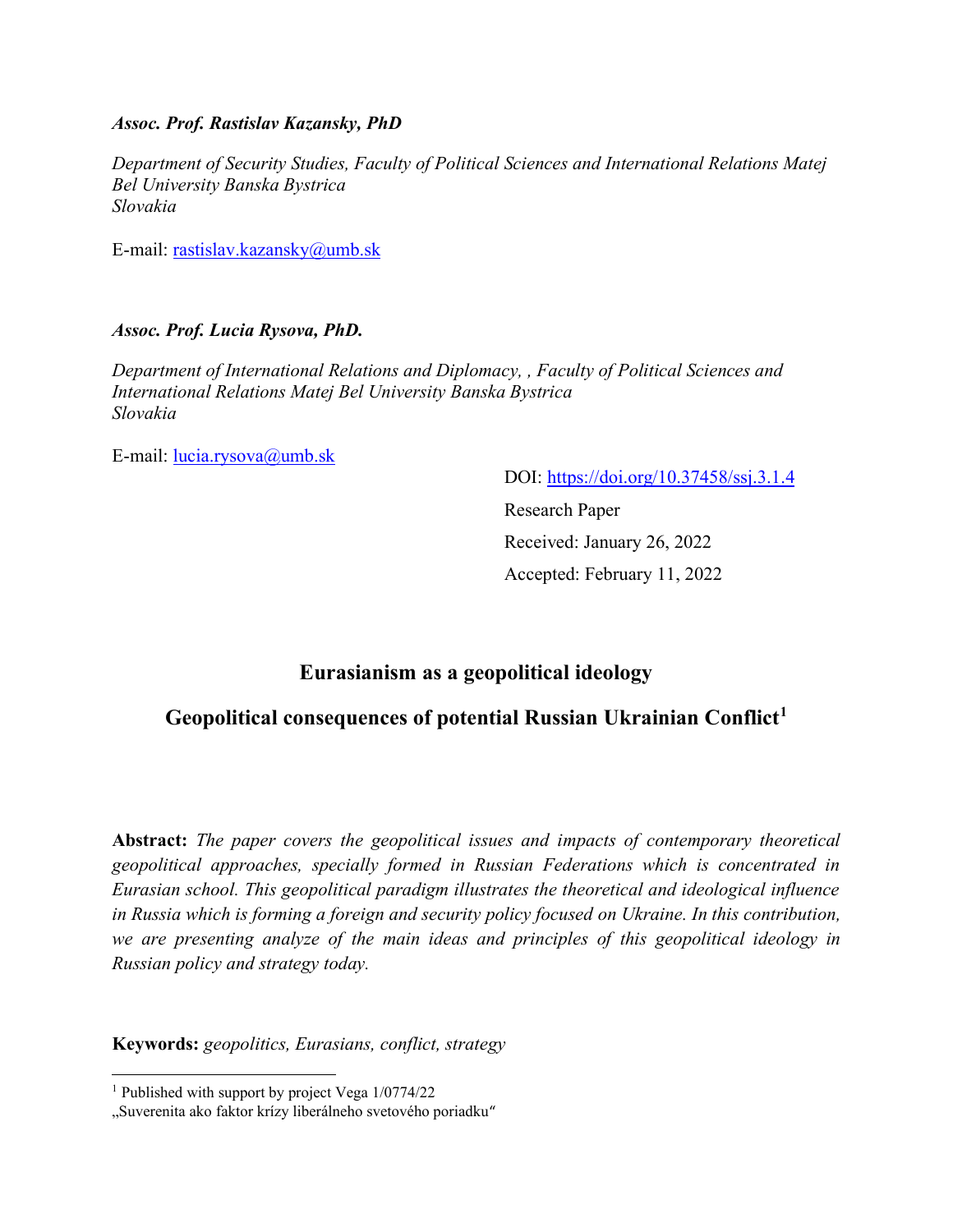## **Introduction**

The term Eurasianism originated in the Russian "émigré" community in the 1920s as a reaction to the defeat of the tsarist army in World War I and the defeat of the Russian White Army by the Bolsheviks in the Civil War, and the subsequent disintegration of Russia. (Arbatova, 2019). Eurasianism is a political movement in Russia that assumes that Russian civilization does not belong to the European or Asian category, but to the geopolitical concept of Eurasia. The movement originally supported the Bolshevik Revolution but not its stated goals of enacting communism, seeing the Soviet Union as a stepping stone on the way to creating a new national identity that would reflect the unique nature of Russia's geopolitical position. The movement experienced a minor revival after the fall of the Soviet Union in the late 20th century. The movement argued and still argues, that Russian civilization does not belong in the European category, and that the October Revolution of the Bolsheviks was a necessary response to the rapid modernization of Russian society. The Eurasianists believed that the Soviet regime was capable of evolving into a new national, non-European orthodox Christian government that would throw off the initial mask of proletarian internationalism and militant atheism that the Eurasianists had fought against.

The Eurasianists criticized the anti-Bolshevik activities of organizations such as ROVS and believed that the energies of the émigré community would be better focused on preparing for this anticipated process of evolution. Their emigre opponents, in turn, argued that Eurasianists called for compromise with the Soviet regime and even supported it, while justifying its ruthless policies, such as the persecution of the Russian Orthodox Church, as mere "transitional problems" that were the inevitable outcome of the revolutionary process.

The key leaders of the Eurasianists were Prince Nikolai Trubetzkoy, Peter Savitsky, Peter Suvchinsky, D. S. Mirsky, Konstantin Chkheidze, Peter Arapov, and Sergei Efron. Philosopher Georges Florovsky was initially a supporter, but backed out of the organization, claiming that it was "asking the right questions" but "asking the wrong answers." Nikolai Berdyaev wrote that he could influence the Eurasianists' acceptance of the revolution as fact, but noted that several key Eurasianist principles were completely alien and hostile to him: they did not love freedom as he did, they were statists, they were hostile to Western culture in a way that Berdyaev was not, and they embraced Orthodoxy superficially.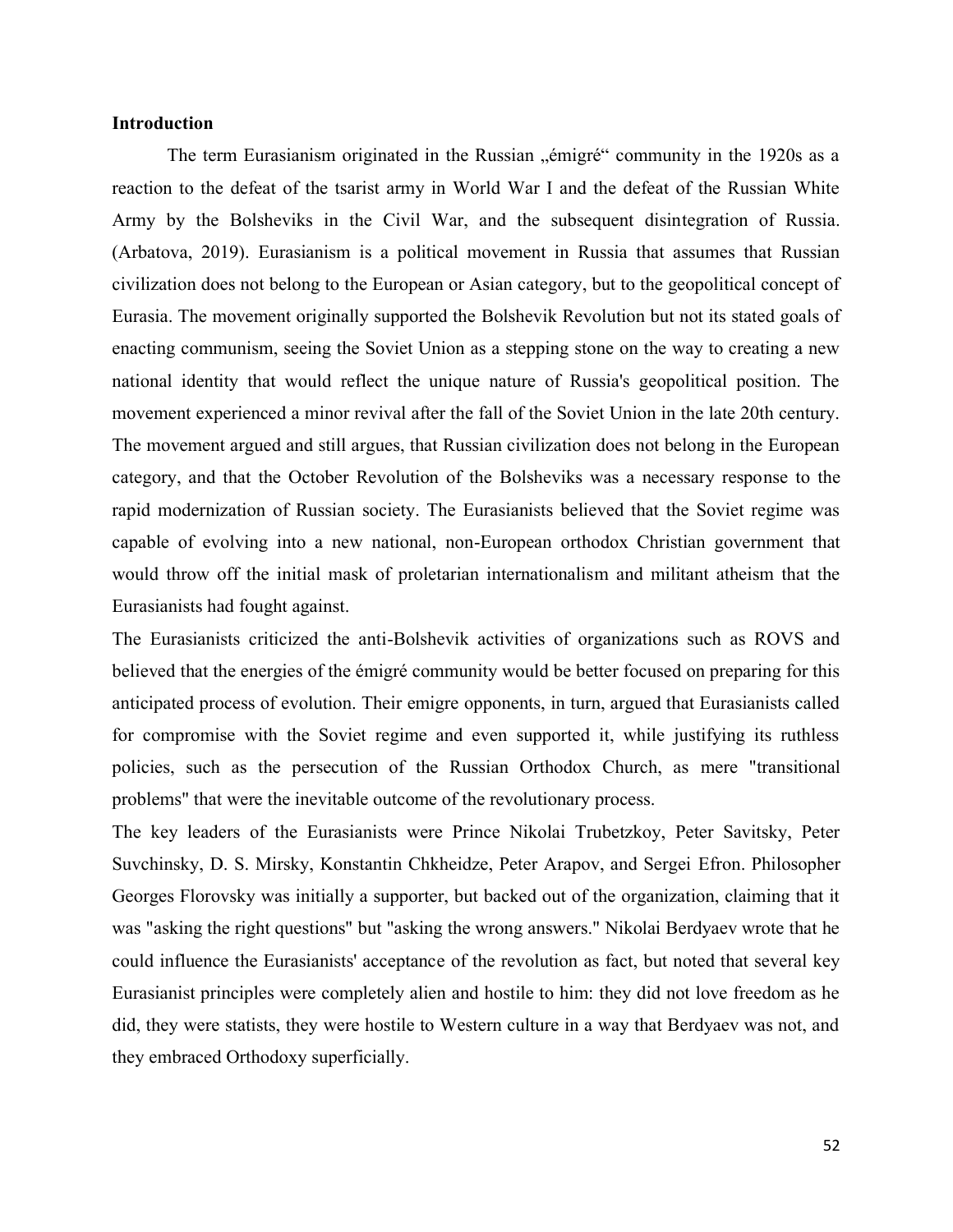In the émigré community, around the same time, several organizations of a similar spirit to the Eurasians, such as the pro-monarchist Mladorossi and the Smenovekhs, emerged.

Several Eurasianist members were hit by the Soviet provocation operation TREST, which organized a fake meeting of Eurasianists in Russia attended by Eurasianist leader P.N. Savitsky in 1926 (the previous series of trips had been made two years earlier by Eurasianist member P. Arapov). The exposure of TREST as a Soviet provocation dealt a serious moral blow to the Eurasians and discredited their public image. In 1929 the Eurasians stopped publishing their periodical and quickly disappeared from the community of Russian émigrés. (Sobolev, 2008)

One of the guiding principles of this geopolitical ideology is the idea of Greater Russia. It is a concept that in the past applied to the territories of the Moscow Principality, and later to Russia. It was the land from which the ethnic Russians originated and where the ethnogenesis of the Great Russians took place. The name supposedly derives from the Greek Megálē Rhōssía, which the Byzantines used for the northern part of the Rus lands. In 1654-1721, the word was adopted by the Russian tsars - their official title included the wording, "Ruler of All Russia: Great (Russia), Little (Ukraine) and White (Belarus)". Similarly, the terms Velkorus and Velkorusi were used by ethnographers and linguists in the 19th century, but have since fallen into disuse. (Chapman, 2007)

#### **Contemporary geopolitical issues**

One of the leading personalities of contemporary Eurasianism is undoubtedly Aleksandr Dugin. Aleksandr Gelyevich Dugin, who is a philosopher, political analyst, and strategist, was the main organizer of the National Bolshevik Party, the National Bolshevik Front, and the Eurasia Party. He also served as an adviser to State Duma Speaker Gennady Seleznyov and to Sergei Naryshkin, a leading member of the ruling United Russia party. Dugin is the author of more than 30 books, including Fundamentals of Geopolitics (1997) and The Fourth Political Theory (2009).

# (Isaev, 2005)

Alexander Dugin's geopolitical conception in agreement with many other geopoliticians, who also construct a bipolar geopolitical world order (H. J. Mackinder or N. J. Spykeman),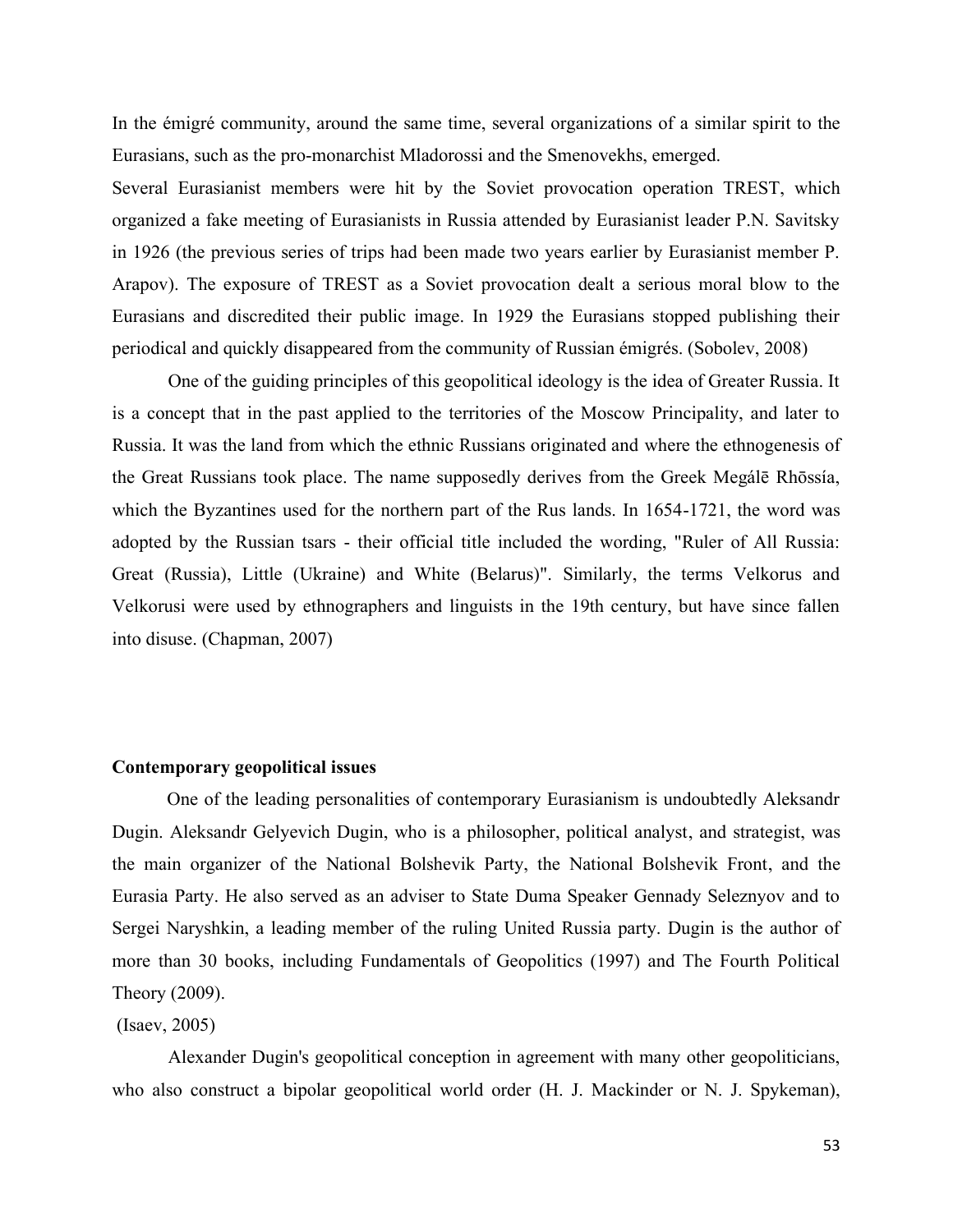proposes a conflict scheme between two fundamentally antagonistic blocks. However, Dugin gives a different connotation to this confrontation and in this new conception would be thus meant to be an "apocalyptic conflict" between strictly hierarchical organized, authoritarian "Eurasian" continental powers that in a geographical context identifies with the Heartland topology, and liberal-democratic, capitalist "Atlantic" powers, which are situated in the factually equivalent to Spykeman's Rimland. In this context, then, Dugin also applies the terms thalassocracy and telurocracy, which, however, build on a strongly normative foundation. (Shekhovtsov, 2016)

"Neo-Eurasianism is the most sophisticated of the various conservative ideologies that emerged in Russia in the 1990s," says Marlene Laruelle, a researcher at Central Asia and Caucasus Institute, Johns Hopkins University, and a former fellow at the Wilson Center. Eurasianism can be defined as an ideology that affirms that Russia and its "periphery" occupy a middle position between Europe and Asia, that their specific features are related to their culture, which is a "mix" born of a fusion of Slavic and Turco-Muslim, and that Russia should specifically emphasize its Asian features. Eurasianism rejects the view that Russia is on the periphery of Europe, and instead interprets the country's geographical location as a reason for a kind of messianic "third way".

"This Eurasian doctrine has been attractive to many intellectuals and politicians because it offers an understanding of the collapse of the Soviet Union and restores Russia's troubled historical and political continuity," Laruellen said. On May 4, 2009, Kennan Institute discussion of her book Russian Eurasianism: The Ideology of Empire. Laruelle explored the expansion of Eurasianism beyond purely academic circles into a universal vision for Russia.

According to Laruellen, the flexibility of Eurasianism as an ideology explains its success, its diversity, and the breadth of its coverage. "It is a political doctrine in the strict sense, a theory of nation and ethnos, an alter-globalist philosophy of history, a new pragmatic formulation of 'sovietism,' a substitute for the global explanatory schemes of Marxism-Leninism. a set of expansive geopolitical principles for Russia, and much more," she said. Eurasianism is often claimed to be a science whose message about Russia does not depend on personal considerations, but is a methodical and objective analysis of Russian interests. It draws much of its success from its commitment to creating new academic disciplines such as geopolitics, cultural studies, conflict studies, ethnopsychology, and others. (Wilson center, 2008)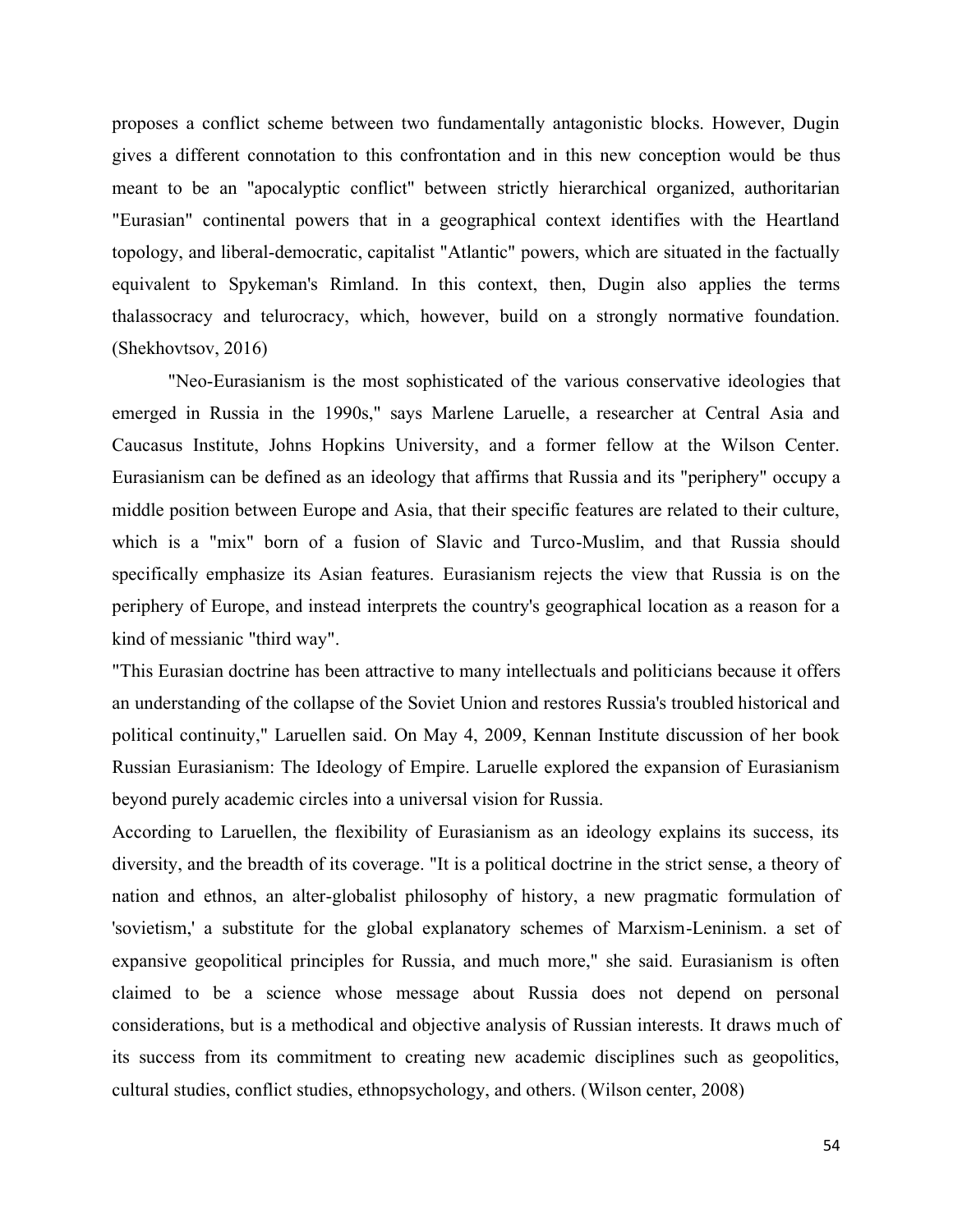However, it is not only the geopolitical or foreign sphere that supports the idea of Eurasianism. Another institution that brings together the countries of the former Soviet Union, but in the economic sphere, is the Eurasian Economic Union. The Eurasian Economic Union (EAEU) is an economic union of post-Soviet states in Eastern Europe, Western Asia, and Central Asia. The Treaty on the Eurasian Economic Union was signed on 29 May 2014 by the leaders of Belarus, Kazakhstan, and Russia and entered into force on 1 January 2015. Treaties aiming at the accession of Armenia and Kyrgyzstan to the Eurasian Economic Union were signed on 9 October and 23 December 2014. The Treaty of Accession of Armenia entered into force on 2 January 2015. The Treaty of Accession of Kyrgyzstan entered into force on 6 August 2015. Kyrgyzstan has been part of the EAEU since the date of its establishment as an acceding state.

The Eurasian Economic Union has an integrated single market with 184 million people and a gross domestic product exceeding 5 trillion international dollars. The EAEU promotes the free movement of goods and services and provides common policies in the macroeconomic sphere, transport, industry and agriculture, energy, foreign trade and investment, customs, technical regulation, competition, and antitrust regulation. Provisions for a single currency and greater integration are envisaged for the future. The Union operates through supranational and intergovernmental institutions. The Supreme Eurasian Economic Council is the Union's highest body, composed of the heads of state of the Member States. The second level of intergovernmental institutions is the Eurasian Intergovernmental Council (consisting of the Heads of Government of the Member States). The day-to-day work of the EAEU is carried out through the Eurasian Economic Commission, the executive body of the Union. There is also a judicial body - the EAEU Court of Justice.

The Customs Union of Belarus, Kazakhstan, and Russia (now the Eurasian Customs Union) was established on 1 January 2010. The priorities of the Customs Union were the elimination of intrabloc tariffs, the creation of a common external customs policy, and the removal of non-tariff barriers. It was launched as a first step towards the creation of a broader single market inspired by the European Union to create an alliance among former Soviet states. Member states planned to continue economic integration and after July 2011 were to eliminate all customs borders between them.

On 1 January 2012, the three countries created the Eurasian Economic Area, which ensures the effective functioning of a single market for goods, services, capital, and labor and establishes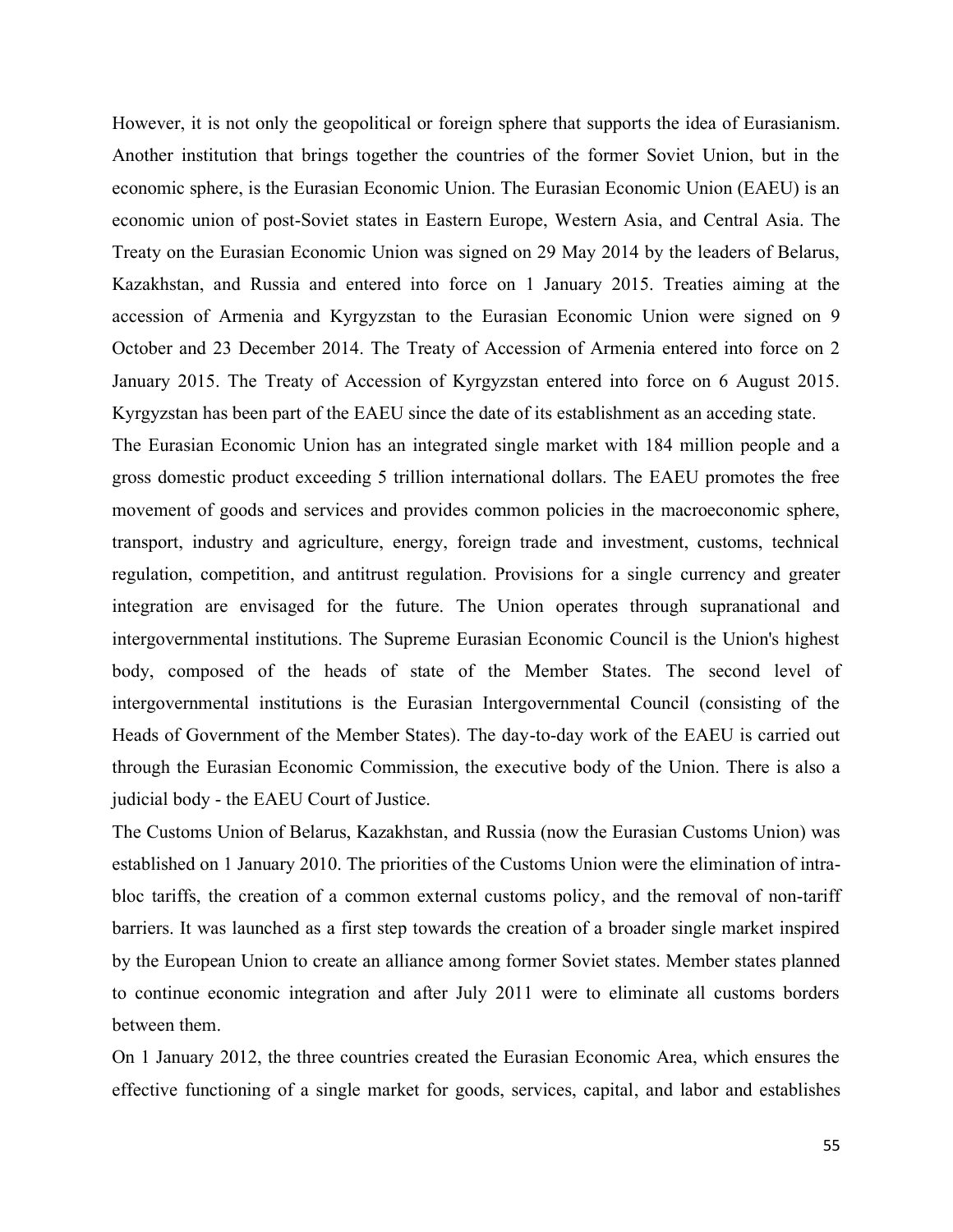coherent industrial, transport, energy, and agricultural policies. The agreement included a roadmap for future integration and established a Eurasian Economic Commission (modeled on the European Commission). The Eurasian Economic Commission serves as the regulatory agency for the Eurasian Customs Union, the Single Economic Space, and the Eurasian Economic Union. (Eaunion, 2022)

## **Ukraine and its importance in the Eurasian strategy**

Dugin's Inner Empire includes Ukraine, of course, and in The Foundations of Geopolitics, he writes that Ukraine should be annexed by Russia because "Ukraine as a state has no geopolitical significance, no special cultural import or universal significance, no geographical uniqueness, no ethnic exclusiveness, its particular territorial ambitions pose a huge danger to all of Eurasia, and without a solution to the Ukrainian problem, there is no point in talking about continental politics in general. Ukraine should not be allowed to remain independent unless it is a cordon sanitaire, which would be unacceptable. " (Dugin, 1997, p. 377)

The first references to Ukraine based on Dugin's geopolitical theories appeared in the first half of the years90. when Dugin was a co-founder of the National Bolshevik Party, which he founded together with the Russian ultra-nationalist avant-garde writer Eduard Limonov in 1993. The party's 1994 political program stated unequivocally that it did not regard either Russia's current borders or those of the post-Soviet states as fixed or uncontested. (Dugin, 2014)

But Ukraine has become a thorn in the side of the Russian Federation after the events of Euromaidan. Euromaidan was a wave of demonstrations that began in Ukraine on the night of 21 November 2013 with public protests on the Maidan of Independence in Kiev. The protests were sparked by the Ukrainian government's decision to suspend the signing of an association agreement with the European Union, opting instead for closer ties with Russia and the Eurasian Economic Union. The scale of the protests soon expanded to include calls for the resignation of President Viktor Yanukovych and his government. The protests were fuelled by perceptions of widespread government corruption, abuse of power, and human rights abuses in Ukraine. Transparency International has described President Yanukovych as the best example of corruption in the world. The situation escalated after the violent dispersal of demonstrators on 30 November, which led to many more demonstrators joining in. The protests led to the 2014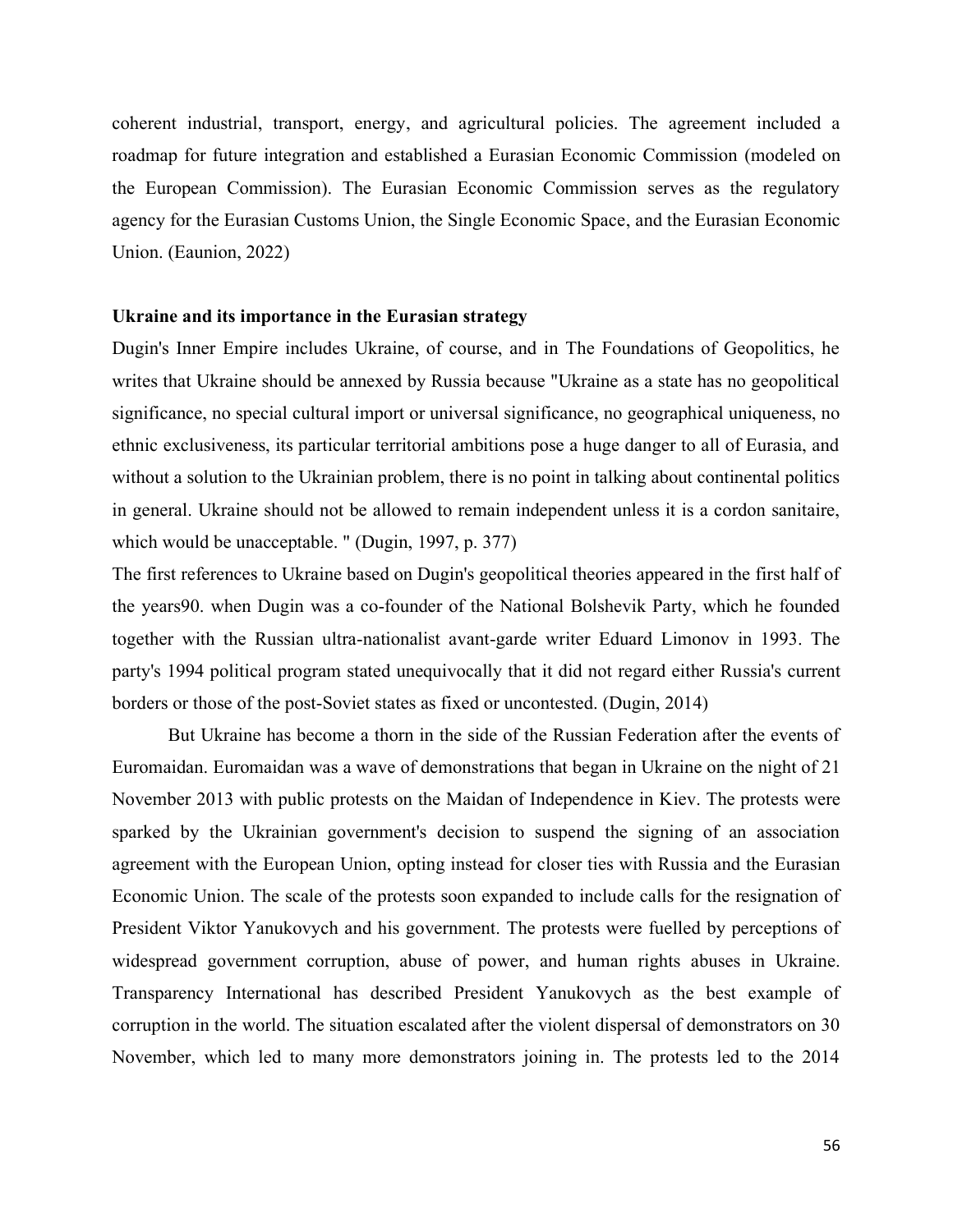Ukrainian Revolution, also known as the Revolution of Dignity. The subsequent overthrow of Yanukovych caused panic in the Kremlin. (rferl, 2014)

In February and March 2014, Russia annexed the Crimean Peninsula from Ukraine. This event took place after the Revolution of Dignity and is part of the wider Russia-Ukraine conflict. On 22-23 February 2014, Russian President Vladimir Putin convened an all-night meeting with the heads of the security services to discuss the extrication of ousted Ukrainian President Viktor Yanukovych. On 23 February, pro-Russian demonstrations took place in the Crimean city of Sevastopol, and on 27 February, masked Russian forces without insignia seized the Supreme Council (parliament) of Crimea, and captured strategic locations in Crimea, leading to the installation of the pro-Russian government of Sergei Aksyonov in Crimea, and the holding of a referendum on the status of Crimea and the declaration of Crimean independence on 16 March 2014. Russia formally incorporated Crimea as two Russian federal entities - the Republic of Crimea and the federal city of Sevastopol on 18 March 2014. This territory still belongs to the Russian Federation to this day. (Washington Post, 2014)

Another destabilizing element in Ukraine is the ongoing conflict in the Donbas. The war in the Donbas is an armed conflict in the Donbas region of Ukraine, which is part of the Ukrainian crisis and the wider Russian-Ukrainian war. Since the beginning of March 2014, in the aftermath of the 2014 Ukrainian Revolution and the Euromaidan movement, protests by Russian-backed anti-government separatist groups have taken place in the Donetsk and Luhansk regions of Ukraine, collectively called the Donbas region. These demonstrations, which followed the annexation of Crimea by the Russian Federation in February-March 2014 and were part of a wider group of parallel protests in southern and eastern Ukraine, escalated into an armed conflict between separatist forces in the self-proclaimed Donetsk region. and Luhansk People's Republic (DPR and LPR, respectively) and the Ukrainian government. While the initial protests were largely an initial expression of dissatisfaction with the new Ukrainian government, Russia used them to launch a coordinated political and military campaign against Ukraine. Russian citizens led the separatist movement in Donetsk from April to August 2014 and were supported by volunteers and material from Russia. As the conflict escalated in May 2014, Russia used a "hybrid approach," deploying a combination of disinformation tactics, irregular fighters, regular Russian troops, and conventional military support to destabilize the Donbas region. According to the Ukrainian government, at the height of the conflict in the summer of 2014, Russian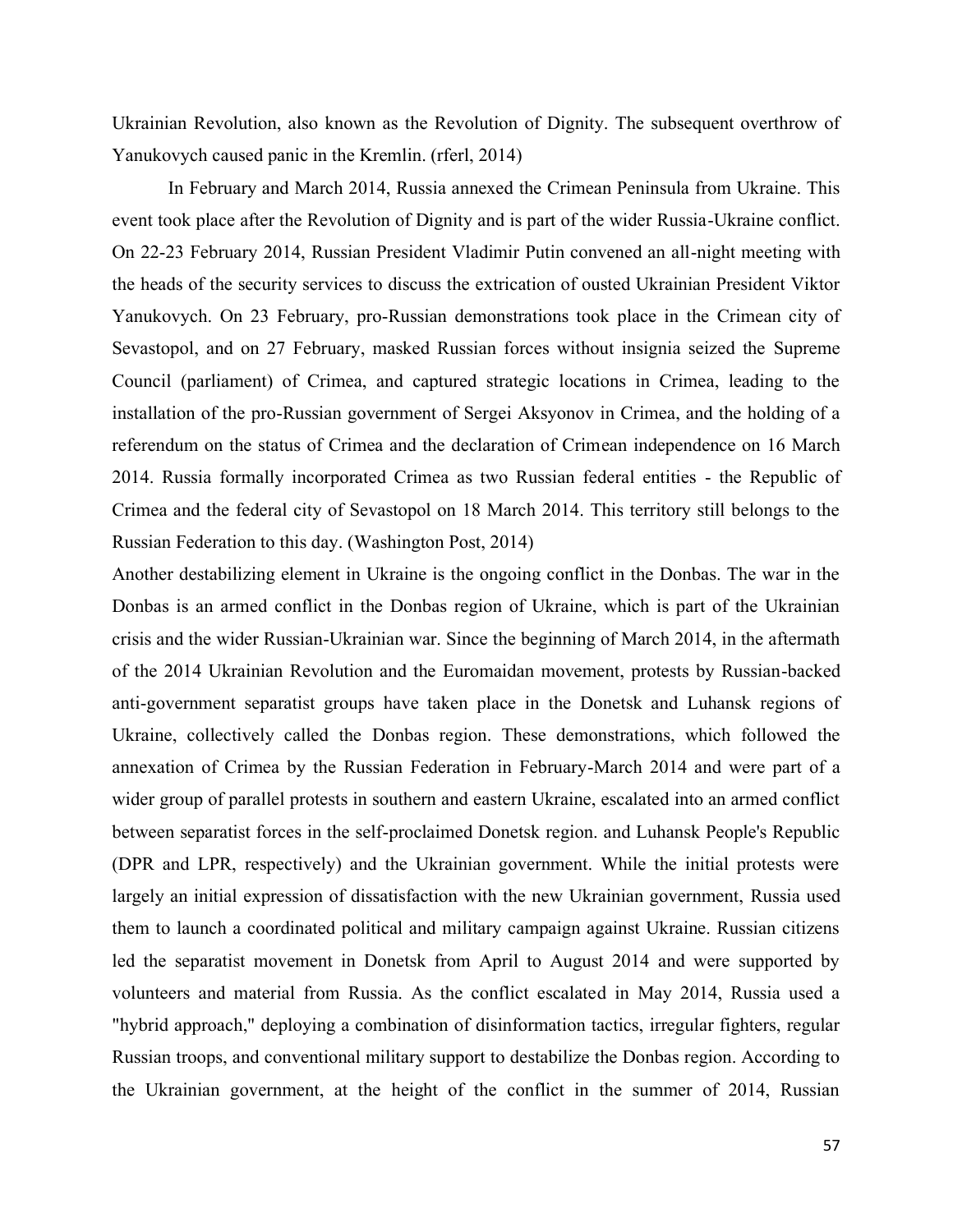paramilitary forces accounted for between 15 percent and 80 percent of the fighters. Ukraine launched a military counter-offensive against pro-Russian forces in April 2014 called "Anti-Terrorist Operation" (ATO) from 2014 to 2018, when it was renamed "Joint Force Operation" (JFO). By the end of August 2014, this operation was able to significantly reduce the territory under the control of pro-Russian forces and came closer to regaining control of the Russian-Ukrainian border. In response, Russia abandoned its hybrid approach and launched a conventional invasion of the Donbas. Between 22 and 25 August 2014, Russian artillery, personnel, and what Russia called a "humanitarian convoy" crossed the Ukrainian-Russian border. The crossings occurred in areas under the control of pro-Russian forces, as well as in areas that were not under their control, such as the southeastern part of the Donetsk region near Novoazovsk. These events followed reported shelling of Ukrainian positions from the Russian side of the border during the previous month. The head of Ukraine's security service, Valentyn Nalyvaychenko, characterized the events of 22 August as a "direct invasion of Ukraine by Russia", while other Western and Ukrainian officials have described the events as a "covert invasion" of Ukraine by Russia. Russia's official position on the presence of Russian forces in Donbas is unclear: while official authorities have denied the presence of "regular armed forces" in Ukraine, they have confirmed the presence of "military specialists" on numerous occasions. As a result of the invasion, the DPR and LPR rebels have regained much of the territory they lost during the previous military offensive by the Ukrainian government. On 5 September 2014, Ukraine, Russia, the DPR, and the LPR signed a ceasefire agreement called the Minsk Protocol. Violations of the ceasefire on both sides have become common. Amid the consolidation of the line between rebel and government-controlled territory during the ceasefire, fighters took control of territories on the rebel side, leading to further destabilization. The ceasefire completely collapsed in January 2015, with heavy fighting resuming in the conflict zone, including at the Donetsk international airport and in Debaltseve. The parties agreed on a new ceasefire, called Minsk II, on 12 February 2015. Immediately after the signing of the agreement, separatist forces launched an offensive on Debaltseve, forcing Ukrainian forces to withdraw from the area. In the months following the fall of Debaltseve, minor skirmishes continued along the line of contact, but no territorial changes occurred. This stalemate led to the war being labeled a 'frozen conflict'. Nevertheless, the area remained a war zone, with dozens of soldiers and civilians killed every month. In 2017, an average of one Ukrainian soldier died in combat every three days, while the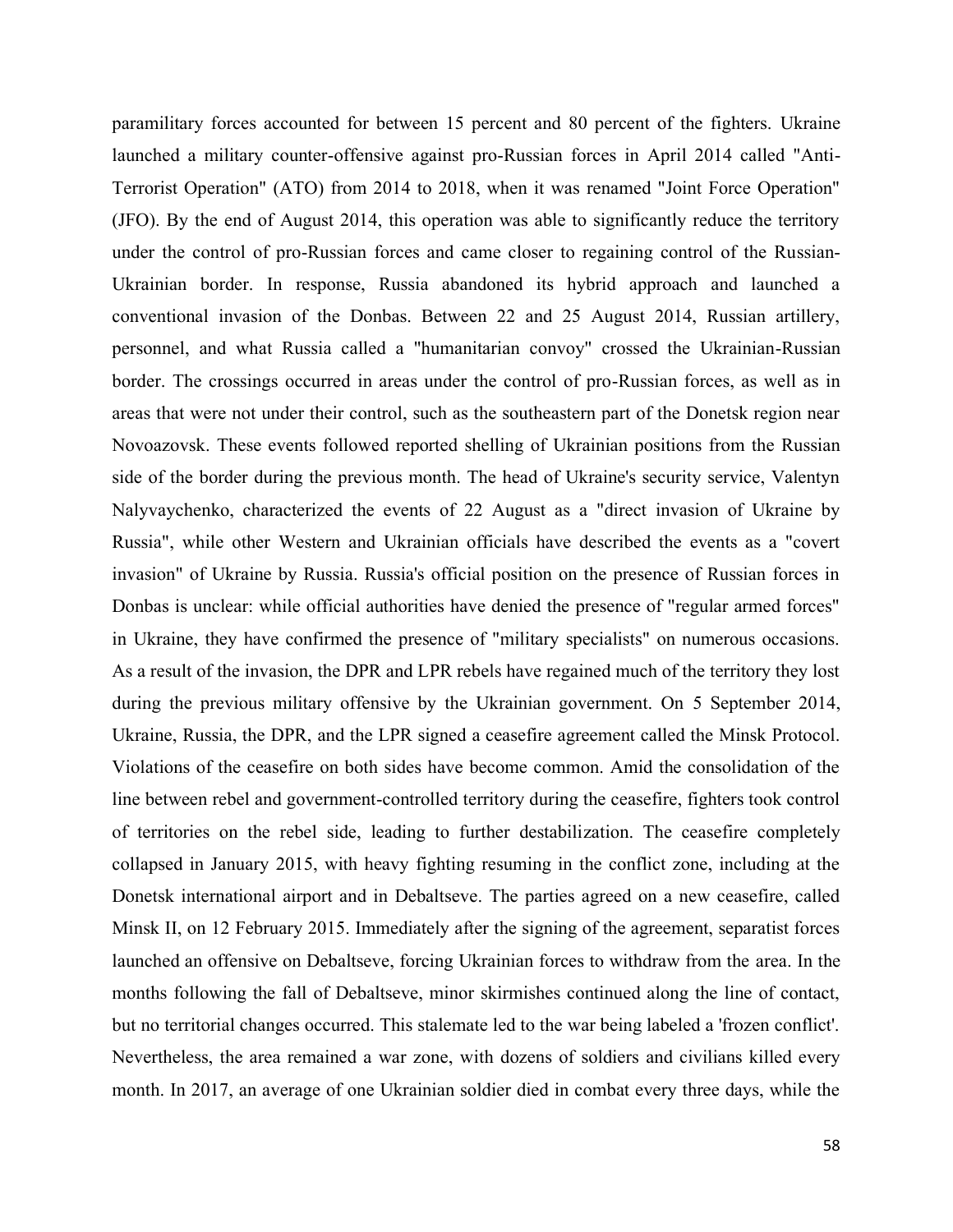number of Russian and separatist troops remaining in the region is estimated at 6,000 and 40,000 respectively. By the end of 2017, the OSCE observer mission accounted for approximately 30,000 individuals in military clothing who crossed from Russia into the Donbas at the two border crossings that were allowed to be monitored. (Kofman, 2017)

Energy diplomacy, which is one of the "levers" of Russian foreign policy, has also proved to be effective in Ukraine. The Nord Stream and Nord Stream 2 projects are examples of this. Opponents see the pipeline as a move by Russia to bypass traditional transit countries (currently Ukraine, Slovakia, the Czech Republic, Belarus, and Poland). Some transit countries fear that the Kremlin's long-term plan is to try to exert political influence on them by threatening their gas supplies without affecting supplies to Western Europe. The fact that Russia has refused to ratify the Energy Charter Treaty reinforces these concerns. Critics of Nord Stream argue that Europe could become dangerously dependent on Russian gas, especially as Russia could face problems meeting the surge in domestic as well as foreign demand. After several disputes between Russia and Ukraine over gas prices as well as foreign policy towards Eastern Europe, it has become clear that gas supplies from Russia can be used as a political tool.

A study by the Swedish Defence Research Agency, completed in March 2007, counted more than 55 incidents since 1991, most of which had "both political and economic foundations". In April 2006, Radosław Sikorski, the Polish defense minister, compared the project to the infamous Nazi-Soviet Molotov-Ribbentrop pact of 1939. Edward Lucas, in his book The New Cold War: Putin's Russia and the Threat to the West, published in 2008, stated that "although Nord Stream's supporters insist that the project is purely commercial and straightforward, it would be easier to believe if it were more transparent." In a report published by the Fridtjof Nansen Institute in 2008, Norwegian researcher Bendik Solum Whist noted that Nord Stream AG was registered in Switzerland, "whose strict banking secrecy laws make the project less transparent than it would have been. if it was based in the EU". Second, the Russian energy sector "generally lacks transparency" and Gazprom "is no exception". (Solum, 2008)

Russia responded that the pipeline increases Europe's energy security and that the criticism is due to outrage over the loss of significant transit revenues as well as the loss of political influence that stems from the ability of transit countries to hold Russian gas supplies to Western Europe hostage to their local political agendas. It would reduce Russia's dependence on the transit countries as it would for the first time directly link Russia to Western Europe. According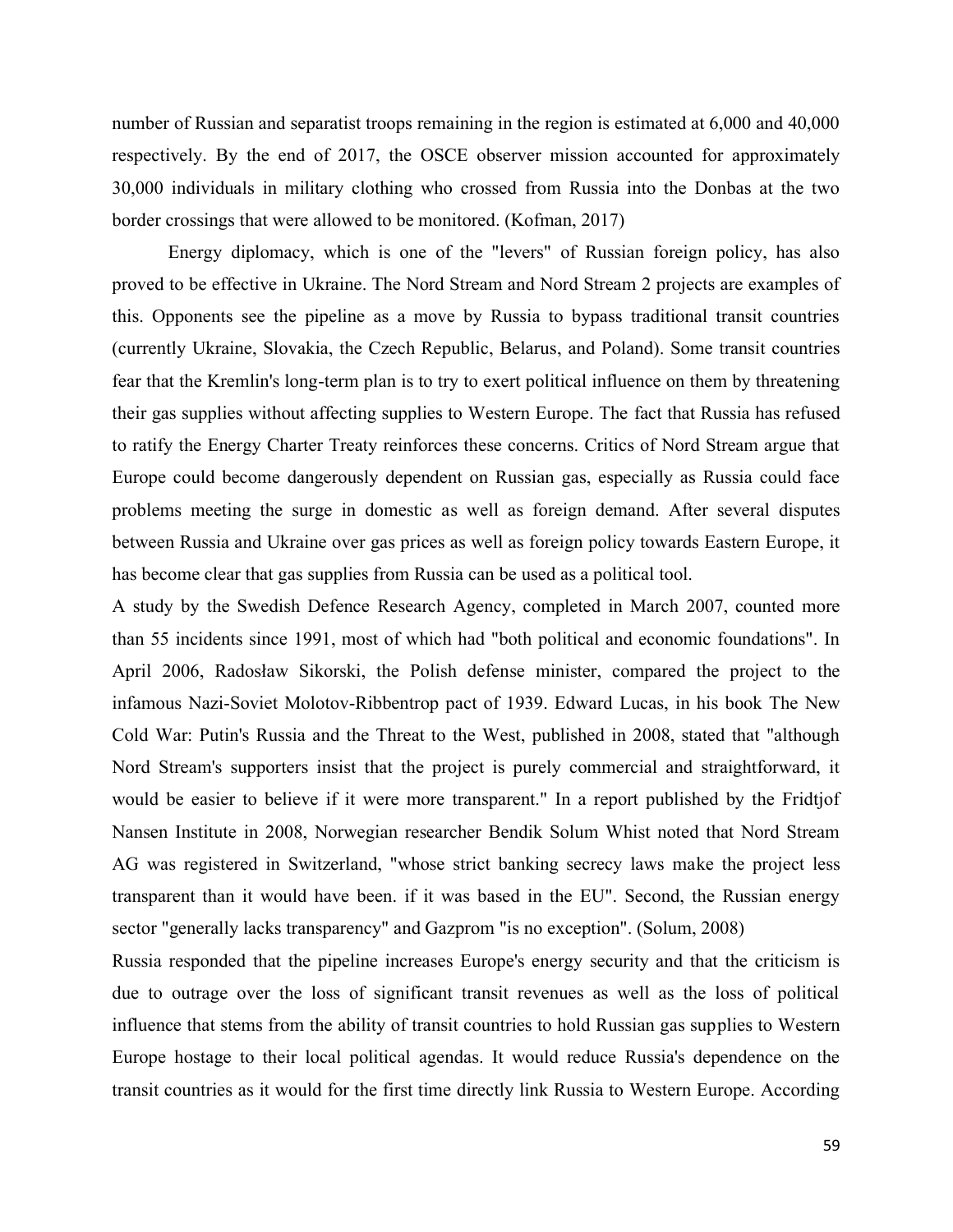to Gazprom, a direct link to Germany would reduce risks in gas transit zones, including the political risk of disrupting Russian gas exports to Western Europe. (Gazprom, 2006)

In 2021, relations between the Russian Federation and Ukraine have reached a freezing point. The mobilization of troops on the border and the tense situation in the world have caused the world powers to try to find a solution. Although the Russian Federation has threatened to invade Ukraine many times, its main objective lies in the diplomatic rather than the military route. Therefore, it could be said that the proposals put forward by the Kremlin, such as guaranteeing Ukraine's neutrality (where Ukraine would be banned from joining NATO), removing NATO troops from the countries of Eastern Europe, may seem impossible to achieve, but it is much more substantial and beneficial for the Russian Federation than securing the eastern part of Ukraine. The guarantee of non-expansion of NATO is supposed to guarantee non-expansion of the Russian Federation. (Reuters, 2021)

### **Conclusion**

The conflict in Ukraine is one of the best examples of geopolitical thinking. Throughout its duration, new facts are being uncovered, and the powers are learning from their diplomatic or even military mistakes.

In my thesis, I have discussed the history of Eurasian ideology, its leading exponents, such as Aleksandr Dugin, who is the most famous proponent of this geopolitical orientation nowadays. It was explained what the principles and objectives of Eurasianism consist of, which are undoubtedly the unification of the continent without recourse to chauvinistic nationalism.

This is precisely what Dugin and the Eurasianists are referring to with Ukraine. Statements about the coup in Kiev, rising neo-Nazism, or NATO moving closer to Russia's borders are in themselves indications that Russia cannot afford to lose geopolitics in Eastern Europe. That is why Ukraine's path to the EU or NATO is a confrontation between two worlds: The Western, European-liberal one, and the Eastern, Eurasian, and nationally conservative one.

For Eurasianists, as well as for the Russian government, Ukraine's entry into the Western sphere of influence would be a disaster, because it would not only affect Russia's position in the world in negative connotations, but also threaten the securing of the Russian-speaking territories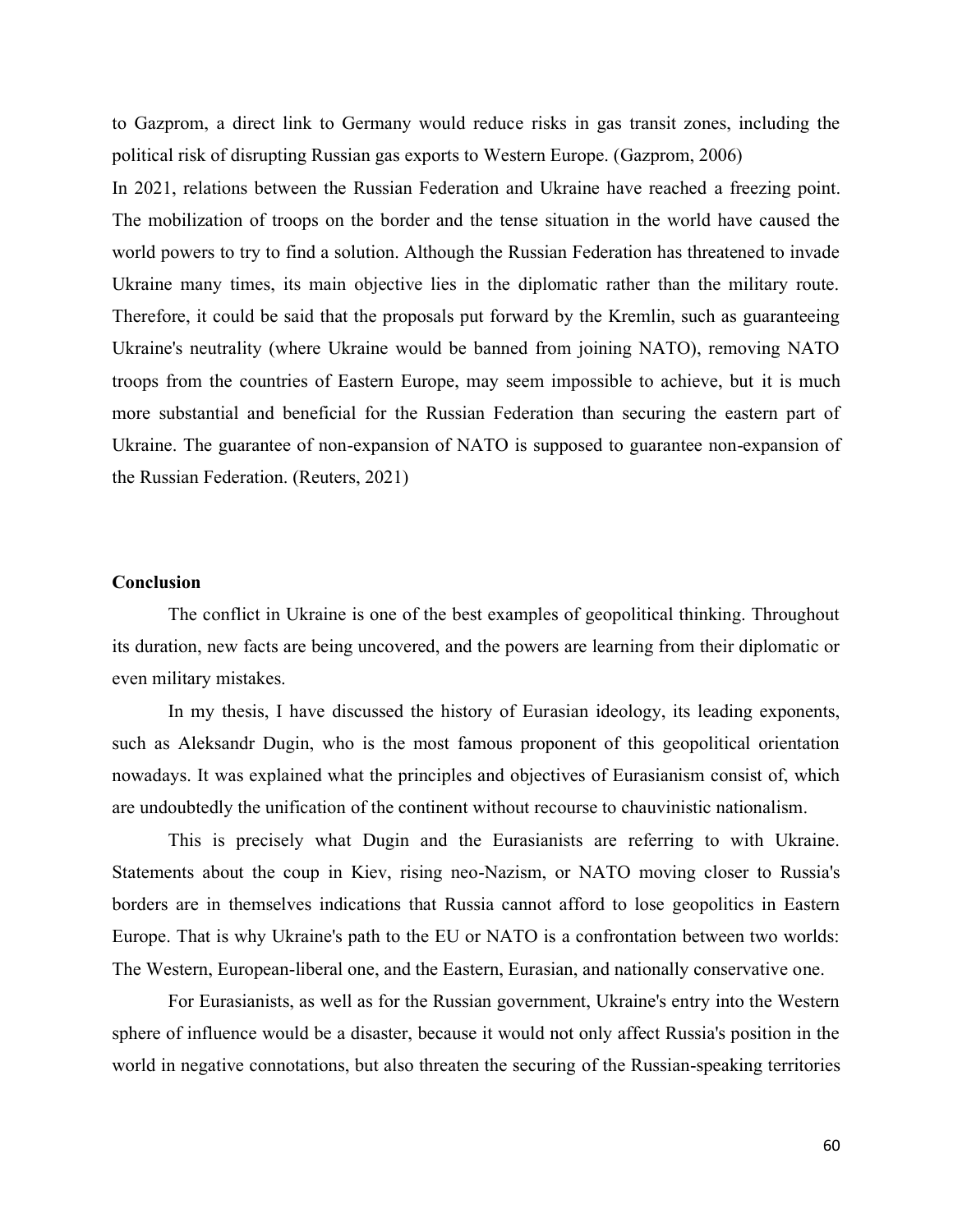in the east, which are under Ukrainian administration, and bring Western civilization closer to the Eastern one.

All in all, one could argue that Eurasianism and its representatives have their goals sophisticatedly thought out, even if time and material do not play into their hands, it is a "grandiose" geopolitical ideology, which aims not only to return Ukraine to the sphere of influence of the Russian Federation but also to expand its cells in Europe, which will promote Eurasian ideas in the EU countries as well.

## **References**

ARBATOVA, N. 2019. Three Faces of Russia's Neo-Eurasianism. [online] 2019 [cited 1.2022] Available from5: Internet:

https://www.iiss.org/publications/survival/2019/survival-global-politics-and-strategy-december-2019january-2020/616-02-arbatova

DUGIN, A.1997 . Foundations of Geopolitics: The Geopolitical Future of Russia. Moscow: Independently published, 2017. 451 p. ISBN9781521994269 .

DUGIN, A.2014 . Eurasian Mission: An Introduction to Neo-Eurasianism. Budapest: Arktos Media,2014 . 203 p. ISBN9781910524244 .

EAUNION, 2022. EURASIAN ECONOMIC UNION. [online] 2022 [cit. 51.2022] Available online:

http://www.eaeunion.org/?lang=en#about-info

GAZPROM, 2006. GAZPROM - STRATEGY FOR THE ENERGY SECTOR LEADERSHIP. [online] 2006 [cit. 51.2022] Available from Internet:

https://web.archive.org/web/20070928081753/http://www.gazprom.com/eng/articles/article2033 4.shtml

CHAPMAN, T., ROEDER, P. 2007. Partition as a Solution to Wars of Nationalism: The Importance of Institutions in American Political Science Review. ISSN27644478 , 2007, vol. 101, no.4, pp. 677-691.

ISAEV, B. 2005. Geopolitika: Učebnoe posobie. Moscow: Izdatelskii dom "Piter", 329 2005.p. ISBN 978-5469006510.